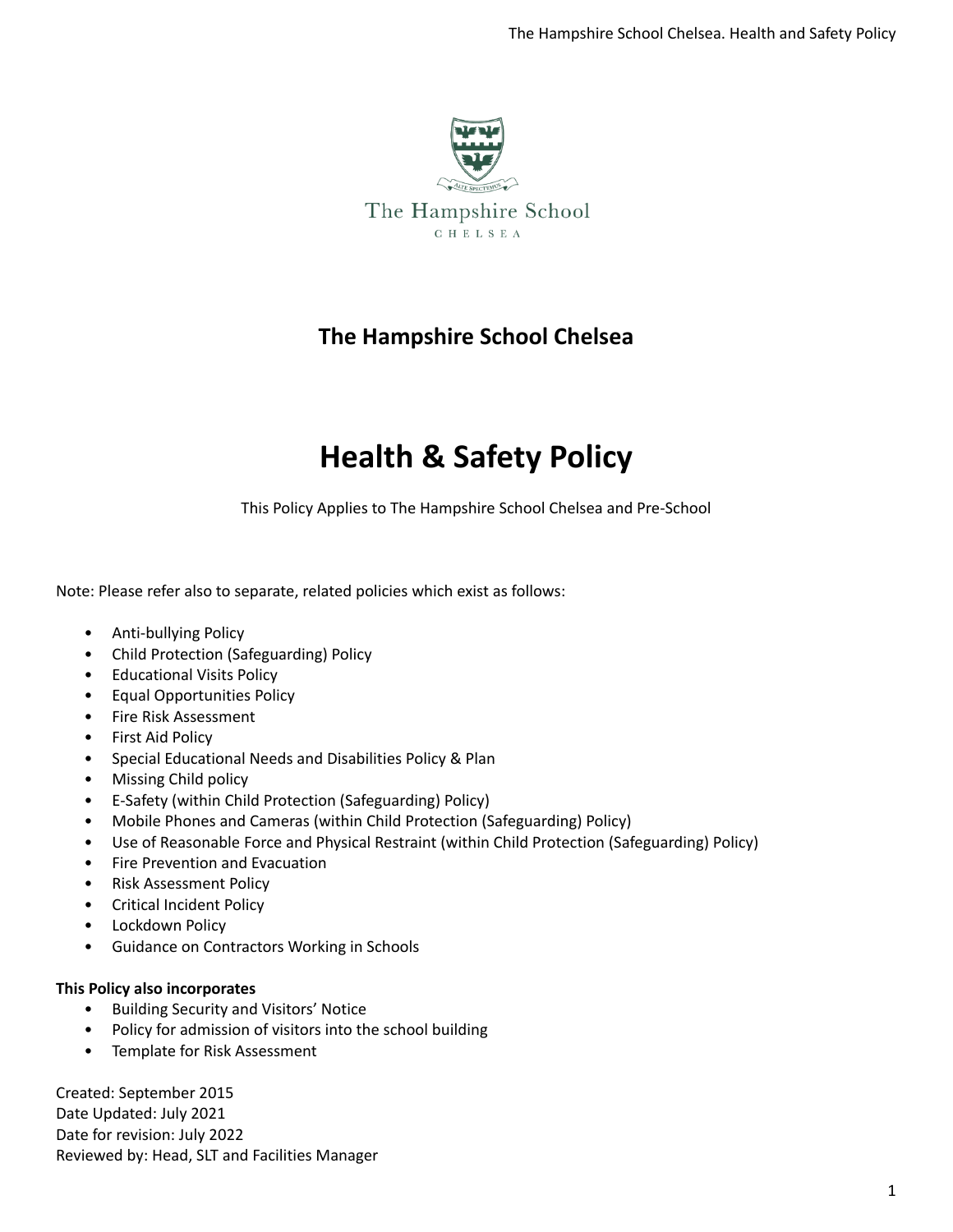| <b>Contents</b>                                                                   |                |
|-----------------------------------------------------------------------------------|----------------|
| <b>General Statement</b>                                                          | 3              |
| Purpose and Aims                                                                  | 3              |
| Health and Safety Management Arrangements:                                        | 4              |
| <b>Consultation arrangements</b>                                                  | 4              |
| <b>Risk Management</b>                                                            | 5              |
| <b>Fire Safety</b>                                                                | 5              |
| On-site Vehicle Movement                                                          | 5              |
| Working at height                                                                 | 5              |
| Manual Handling, Slips and Trips                                                  | 6              |
| Safeguarding Pupils                                                               | $\overline{7}$ |
| <b>Staff Welfare/Stress</b>                                                       | 7              |
| Lone workers                                                                      | 7              |
| <b>Management of Asbestos</b>                                                     | 7              |
| Control of Substances Hazardous to Health (COSHH)                                 | 7              |
| Maintenance of Plant and Equipment                                                | 7              |
| Minibuses                                                                         | 8              |
| Display Screen Equipment (DSE)                                                    | 8              |
| Glazing                                                                           | 8              |
| Records                                                                           | 8              |
| Accidents                                                                         | 8              |
| Pupil Behaviour                                                                   | 9              |
| <b>Status Review</b>                                                              | 9              |
| Development Plan                                                                  | 9              |
| Responsibilities:                                                                 | 9              |
| <b>Equal Opportunities</b>                                                        | 10             |
| Monitoring and Review                                                             | 10             |
| Policy for management, including identification, of visitors into the school site | 10             |
| Security and Entering the School during School Hours.                             | 11             |
| <b>Exceptional Procedures</b>                                                     | 12             |
| Violence to Staff                                                                 | 12             |
| Appendix 1                                                                        | 13             |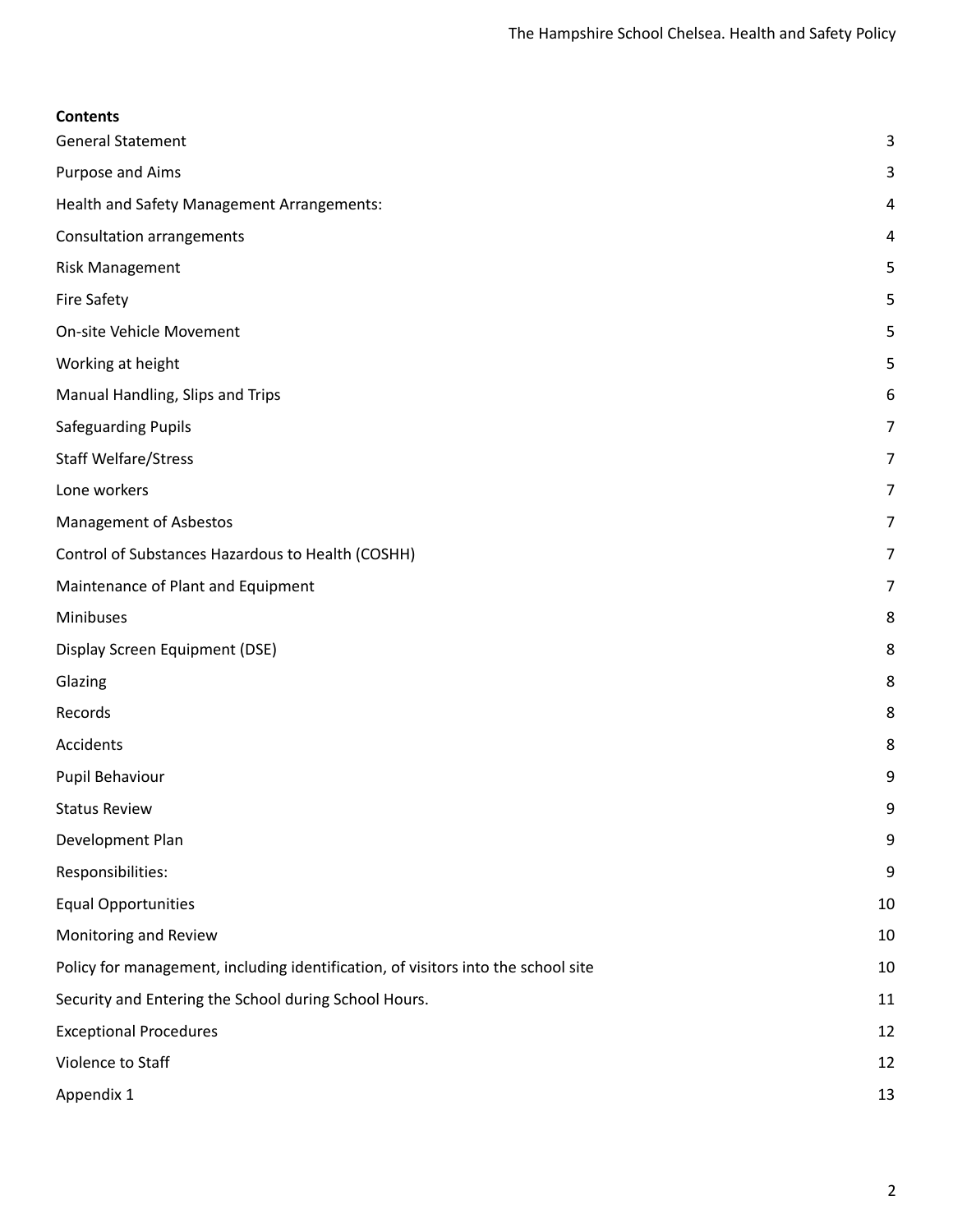### **The Hampshire School Chelsea Health and Safety Policy**

### <span id="page-2-0"></span>**General Statement**

The Hampshire School Chelsea Health and Safety Policy aims to ensure that, so far as is reasonably practicable:

- all employees are safeguarded in respect of health, safety and welfare whilst at work.
- all pupils and members of the public, including parents, visitors and contractors who enter school premises, are not exposed to any health and safety risks during the course of their business.
- no work is carried out by the school or contractors that is liable to expose employees, pupils or members of the public to hazards to health unless suitable and sufficient assessments of the risk are made and necessary measures to prevent or control the risk have been introduced;
- all contractors are able to demonstrate that they have suitable arrangements for securing proper health and safety, including, where necessary, a written statement of policy.

### <span id="page-2-1"></span>**Purpose and Aims**

This school policy sets out the means by which it will fulfil the school's requirements for a healthy and safe environment for pupils, staff and visitors.

### **The Hampshire School Chelsea aims to:**

- **•** Ensure that everything reasonably practicable will be done to safeguard pupils, staff and visitors.
- Make and keep under review relevant policies and procedures.
- Maintain a list of hazards within the school and keep this under review.
- Take immediate action where hazards are likely to turn into risks.
- Ensure that the school's health, safety and security arrangements are known and implemented.
- Provide relevant training in health and safety in relation to the roles and responsibilities of staff. For all staff, this will include training in;
	- o Risk assessment
	- o E-safety
	- o Fire evacuation procedures

### **Members of staff are expected to:**

- Take reasonable precautions to safeguard the health and safety of themselves and others.
- Observe all health and safety rules and procedures as laid down by the school and use all health and safety equipment provided.
- Alert management to any potential hazard that they have noticed and report all accidents, incidents or near misses that have led, or may lead to, illness or damage.
- Ensure that no person uses a prescribed dangerous machine unless fully instructed as to the dangers and precautions to be observed and either have received sufficient training to work at the machine or are being supervised by someone with a thorough working knowledge and experience of the machine.
- No person under the age of eighteen will be allowed to dismantle or clean a prescribed dangerous machine.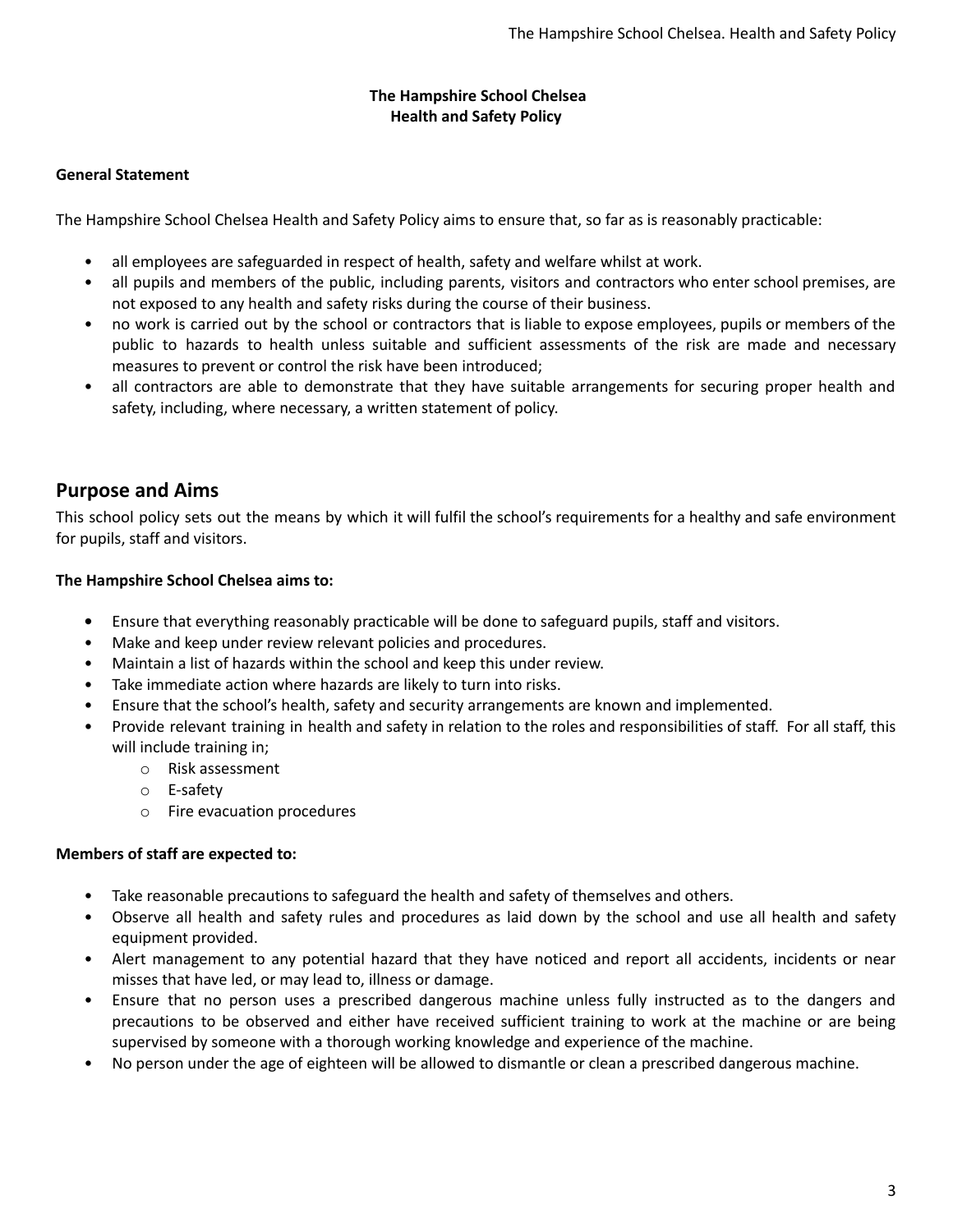### <span id="page-3-0"></span>**Health and Safety Management Arrangements:**

The school has appointed a Health and Safety Committee to plan, monitor and evaluate the Health and Safety needs of the school. The actions necessary to ensure Health and Safety are recorded on the school Google Drive.

The Health and Safety Committee is comprised of;

| Chair - Health and Safety Co-ordinator (HSC): | Dr Edmonds (Head)  |
|-----------------------------------------------|--------------------|
| Facilities Manager/Transport:                 | Mr Cloke           |
| Head of Pre-School (EYFS):                    | Miss Danison       |
| Head of Science:                              | Mr Shepherd        |
| Sport & Events:                               | Mrs Warner         |
| Lead First Aider:                             | Miss Healy         |
| Educational Visits Co-ordinator:              | Mr Hart            |
| Activities and Clubs Co-ordinator:            | Miss Healy         |
| Head of Inclusion                             | Mr Hart            |
| Chef/Cook:                                    | Thomas Franks Chef |

The Health and Safety Committee will meet half-termly – with a rolling Agenda to include, as a minimum the following

- Review of accidents/incidents, near misses
- Review of risk assessments and trips visits
- Review of fire drills and procedures, including the condition of exit routes
- Review of daily checks in Pre-School
- Review of Facility Manager's H & S tours
- Review of items raised in staff meetings
- Review of absence records, bullying, behaviour and complaints logs

### Overall responsibility for H & S

- Review of accidents/incidents, near misses
- Quality of risk assessment in school
- Monitor the currency of qualifications
- Review of fire drills and procedures
- Monitoring of H & S activity in school
- Daily checks in Pre-School
- Science Lab/PE and Games
- Site manager's H & S tours
- **Contractors**
- Address items raised in staff meetings
- Policy and Procedure review
- Quality of off-site visit planning

### <span id="page-3-1"></span>**Consultation arrangements**

Staff are able to raise any concerns relating to health and safety directly with the SLT or members of the school's Health and Safety Committee. Concerns relating to maintenance of premises, facilities and equipment can be recorded in the maintenance book or reported directly to the school office. Health and Safety is a regular item on the agenda of staff meetings and staff can use this as a forum to discuss concerns. The school's leadership will communicate information about Health and Safety to staff through staff meetings, briefings and INSET days, as well as by email. These occasions will also be used for health and safety training.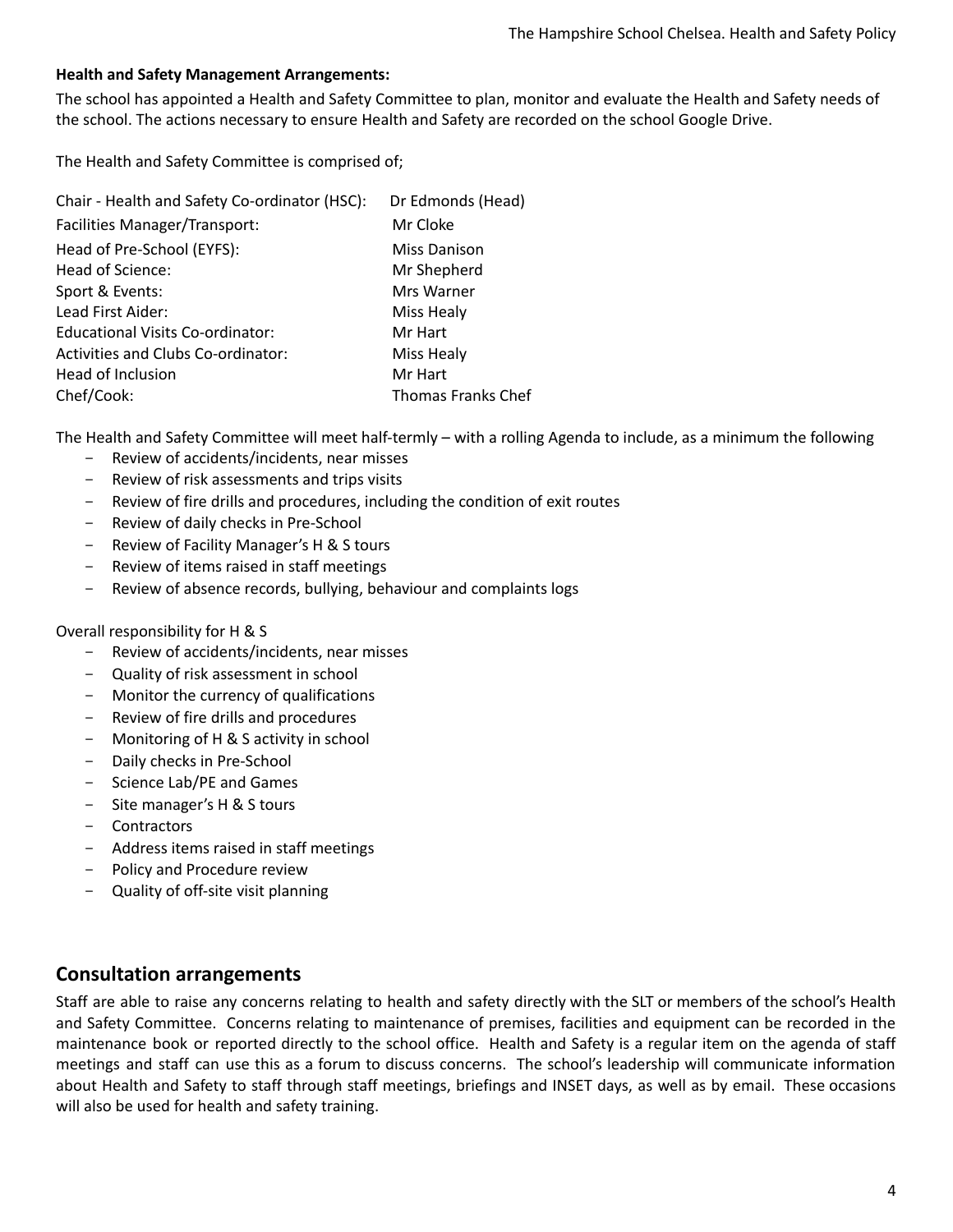### <span id="page-4-0"></span>**Risk Management**

Health and safety will be regularly discussed at staff meetings, and minutes of any discussion and action to be taken, will be kept and passed to the school's Health and Safety Committee via the Health and Safety Co-ordinator (HSC).

The Head will ensure that generic risk assessments are made and kept under review. All staff will make assessments in areas they are responsible for, and will observe the risk controls that have been determined.

All members of staff undertake to inform the Head of any potential risk as soon as they perceive it. Risk assessments have to be carried out by 'competent' persons. The Head will determine the criteria for a 'competent' person, but assessing risks in classrooms and teaching lessons is within the competence of a trained teacher.

All staff will use the school's risk assessment template (which can be obtained from the school office or staff handbook), as a means of assessing risks.

### <span id="page-4-1"></span>**Fire Safety**

### **All members of the School will:**

- Familiarise themselves with the school's fire safety procedures;
- Ensure that fire doors open as intended and that nothing impedes their opening;
- Ensure that any fire equipment for which they are responsible is properly maintained and checked periodically;
- Know any special fire precautions for equipment and materials that they use;
- Check periodically that the fire notices are on display in their teaching areas;
- Ensure that pupils know the alarm and evacuation procedure and route from their areas to the assembly area;
- Keep a register of pupils present in each teaching period; and report to the Head/admin office any hazards likely to cause a fire.
- All staff have the responsibility for directing any visitors to the school to the assembly area in case of fire. Nevertheless, all staff must be aware that visitors will need to be properly supervised and directed.
- Training in action to be taken on hearing the fire alarm is provided by the school.

### <span id="page-4-2"></span>**On-site Vehicle Movement**

Schools must choose one of the following options:

- 1. There is no vehicle movement on this site
- 2. For details please refer to our separate On-site Vehicle Movement Policy

### <span id="page-4-3"></span>**Working at height**

The school pays regard to the Working at Height Regulations (WAHR) 2005. Falls from height are one of the biggest causes of death or major injury in the workplace. You are working at height if:

- You are working on a ladder or flat roof
- You could fall through a fragile surface.
- You could fall through an opening or hole in the floor.

### Before working at height you must work through these simple steps:

- Avoid work at height where it is reasonably practicable to do so;
- Where work at height cannot be avoided, prevent falls using either an existing place of work that is already safe or the

right type of equipment;

● Minimise the distance and consequences of a fall, by using the right type of equipment where the risk cannot be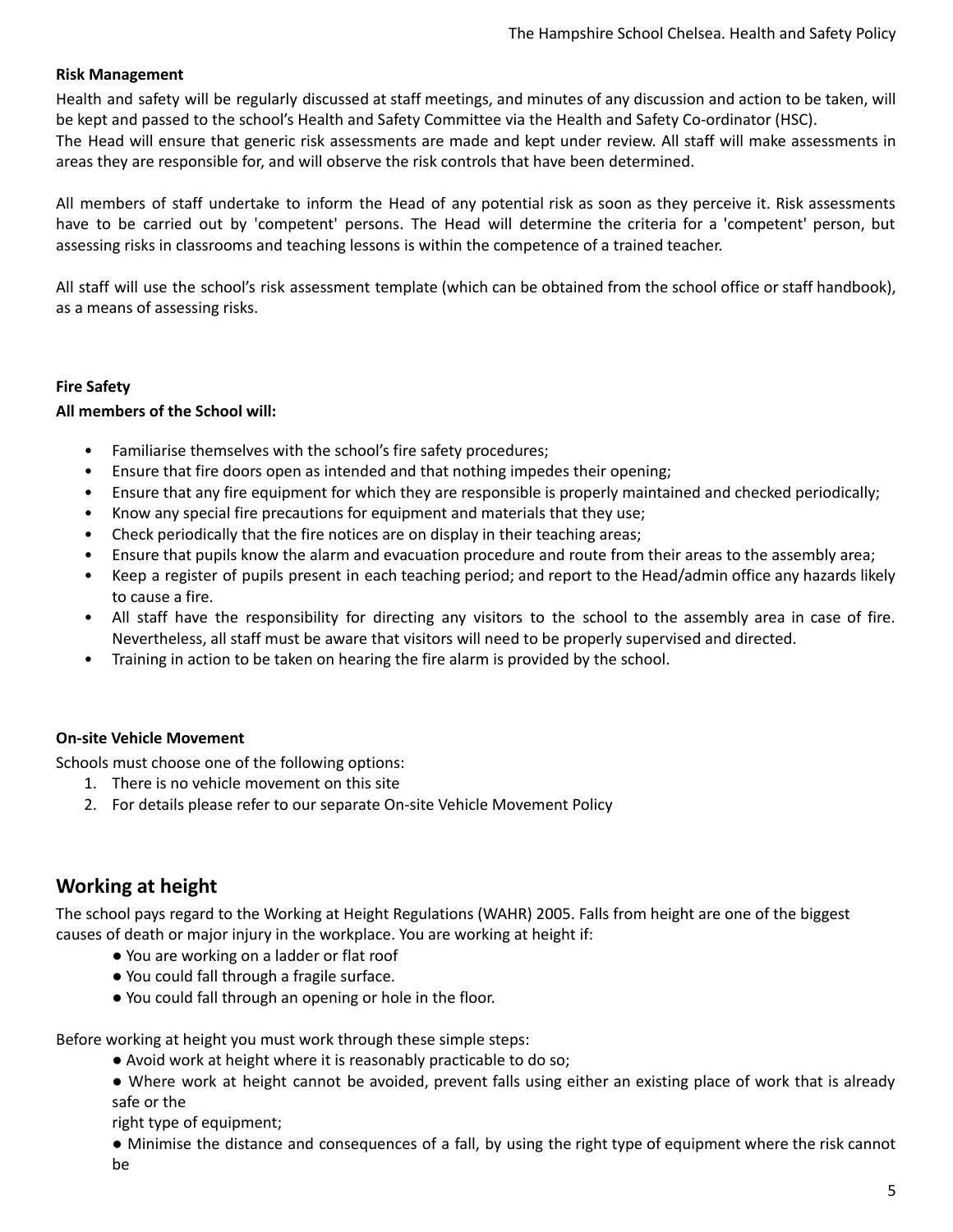eliminated.

In practical terms, staff should not, for example, use furniture such as desks and chairs to gain height to put up displays etc. Correct equipment should be used, such as a kick-step or step ladder. At greater heights staff should call on the help of someone who has had appropriate working at height training.

The Head must make sure work is properly planned, supervised and carried out by competent people, including a risk assessment. This includes using the right type of equipment for working at height. Low-risk, relatively straightforward tasks will require less effort when it comes to planning. The school uses the step by step risk assessment flow chart provided by the HSE to evaluate risks: <http://www.hse.gov.uk/pubns/indg401.pdf>

Take a sensible, pragmatic approach when considering precautions for work at height. Factors to weigh up include the height of the task; the duration and frequency; and the condition of the surface being worked on. There will also be certain low-risk situations where common sense tells you no particular precautions are necessary.

### **What do you need to consider when planning work at height?**

The following are all requirements in law that you need to consider when planning and undertaking work at height. You must:

- take account of weather conditions that could compromise worker safety;
- check that the place (e.g. a roof) where work at height is to be undertaken is safe. Each place where people will work
- at height needs to be checked every time, before use;
- stop materials or objects from falling or, if it is not reasonably practicable to prevent objects falling, take suitable and

sufficient measures to make sure no one can be injured, e.g. use exclusion zones to keep people away or mesh on

scaffold to stop materials such as bricks falling off;

- store materials and objects safely so they won't cause injury if they are disturbed or collapse;
- plan for emergencies and rescue, e.g. agree a set procedure for evacuation. Think about foreseeable situations and

make sure employees know the emergency procedures. Don't just rely entirely on the emergency services for rescue in

your plan

### <span id="page-5-0"></span>**Manual Handling, Slips and Trips**

Staff receive guidance on appropriate manual handling. Heavy or bulky items should be moved only by staff who have had appropriate training, which may be a site manager or maintenance staff. At all times appropriate equipment, such as a trolley, should be used to move heavy or bulky items. As serious injury, especially to the back, can result from incorrect lifting, staff should familiarise themselves with the correct method of lifting heavy or bulky objects.

Procedures are in place to reduce the risk of injury from slips and trips. The regular Health and Safety tours of the school include a consideration of potential risk of slips and trips, including the checking of external fire escapes. Appropriate signage is put in place to designate wet floors, particularly after cleaning or spillages, and, where necessary, pupils and staff will be directed to use an alternative route. The school ensures appropriate procedures to maintain, so far as is possible, safe movement around the school grounds in times or snowy or icy weather. This includes;

- A communication protocol to inform parents and pupils on occasions when the school has to close due to adverse weather conditions
- Designated responsibilities for appropriate clearing and salting/gritting of circulation routes
- Cordoning off/putting out of bounds any areas of the grounds deemed to pose an unacceptable risk of injury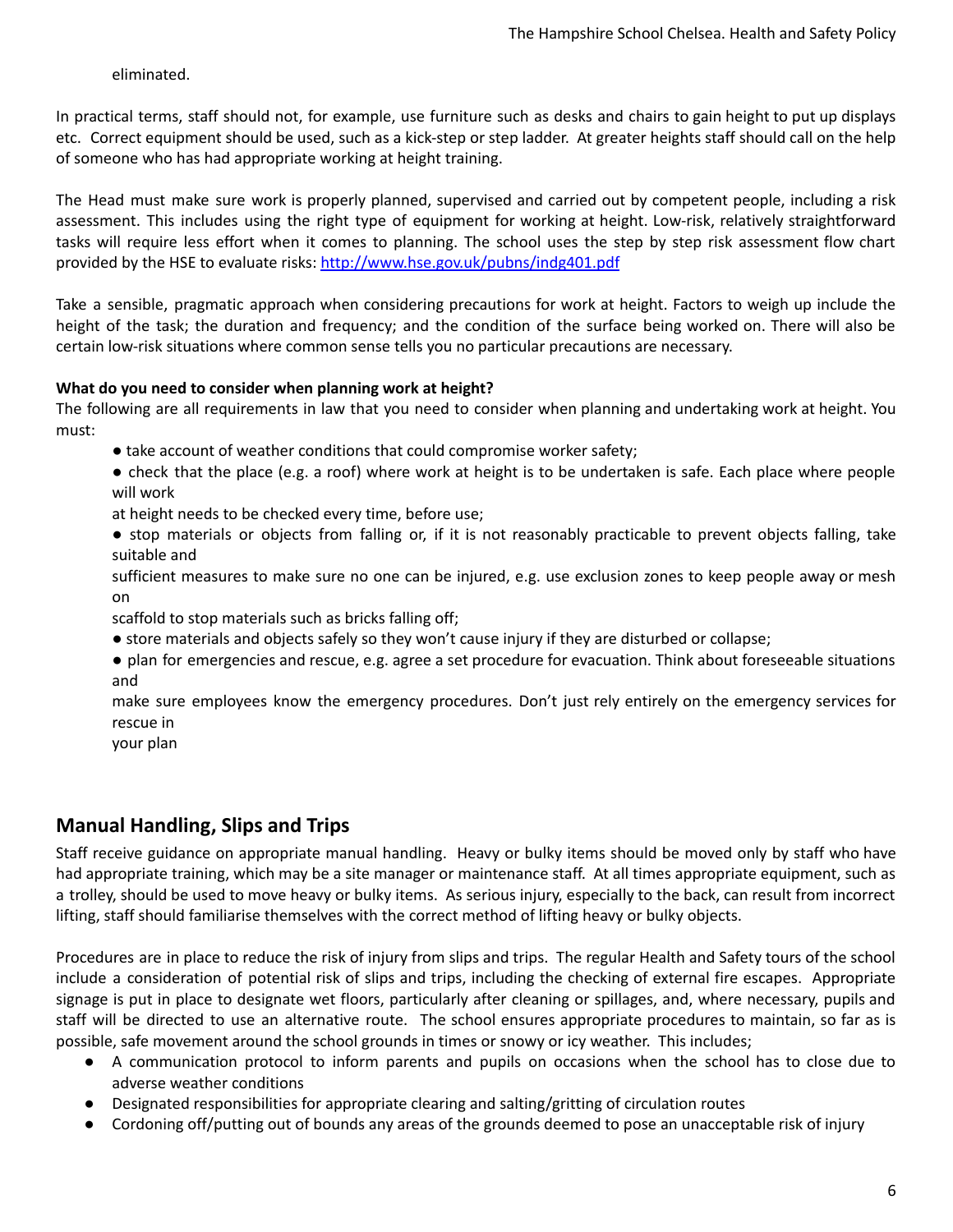Consideration of whether any activities or events need to be postponed, cancelled or amended due to weather conditions.

HSE guidance on manual handling can be found here: <http://www.hse.gov.uk/pubns/indg143.pdf> HSE guidance on manual slips and trips can be found here: <http://www.hse.gov.uk/pubns/indg225.pdf> HSE guidance on the use of ladders can be found here: <http://www.hse.gov.uk/pubns/indg455.htm>

### <span id="page-6-0"></span>**Safeguarding Pupils**

All staff must be aware of their duty to note and report any suspicions that a pupil might (however remotely) be subject to some abuse. The school will provide periodic training in the requirements for safeguarding pupils and in recognising potential problems. Any suspicions should be reported immediately to the school's Designated Child Protection Officer.

Teaching staff are expected to teach risk management to pupils according to the National Curriculum requirements in their subject, and any requirements the school may have.

### <span id="page-6-1"></span>**Staff Welfare/Stress**

Staff are expected to be concerned for their own health and for the welfare of their colleagues and to provide support for each other. Staff who feel under stress that is more than the normal expected stress of working in the school should report this initially in confidence to the Deputy Head Pastoral. Staff are also expected to report in confidence any concerns they may have about another member of staff's state of health.

Information on Occupational Health can be found in the Bellevue Employment Manual.

#### <span id="page-6-2"></span>**Lone workers**

When a member of staff is working alone in the school he/she should ensure that the school's procedure for signing in and communication are observed. The HSE guidance on lone working can be found here: <http://www.hse.gov.uk/pubns/indg73.htm>

### <span id="page-6-3"></span>**Management of Asbestos**

The school commissioned a professional survey to establish whether there is any asbestos on the school site and to determine any action necessary in relation to its removal or regular inspection. Any asbestos requiring removal has been removed by qualified personnel and the school follows the inspection routines, as identified by the report. Information about any asbestos on the school premises is provided to maintenance staff and any external contractors, as appropriate.

### <span id="page-6-4"></span>**Control of Substances Hazardous to Health (COSHH)**

The school is vigilant in relation to requirements for the management of hazardous substances, this includes safe storage of substances and ensuring contractors and staff are aware of their obligations. Data sheets are stored in the same location as the chemicals.

### <span id="page-6-5"></span>**Maintenance of Plant and Equipment**

The school has appropriate arrangements to ensure maintenance and servicing of plan and equipment, including: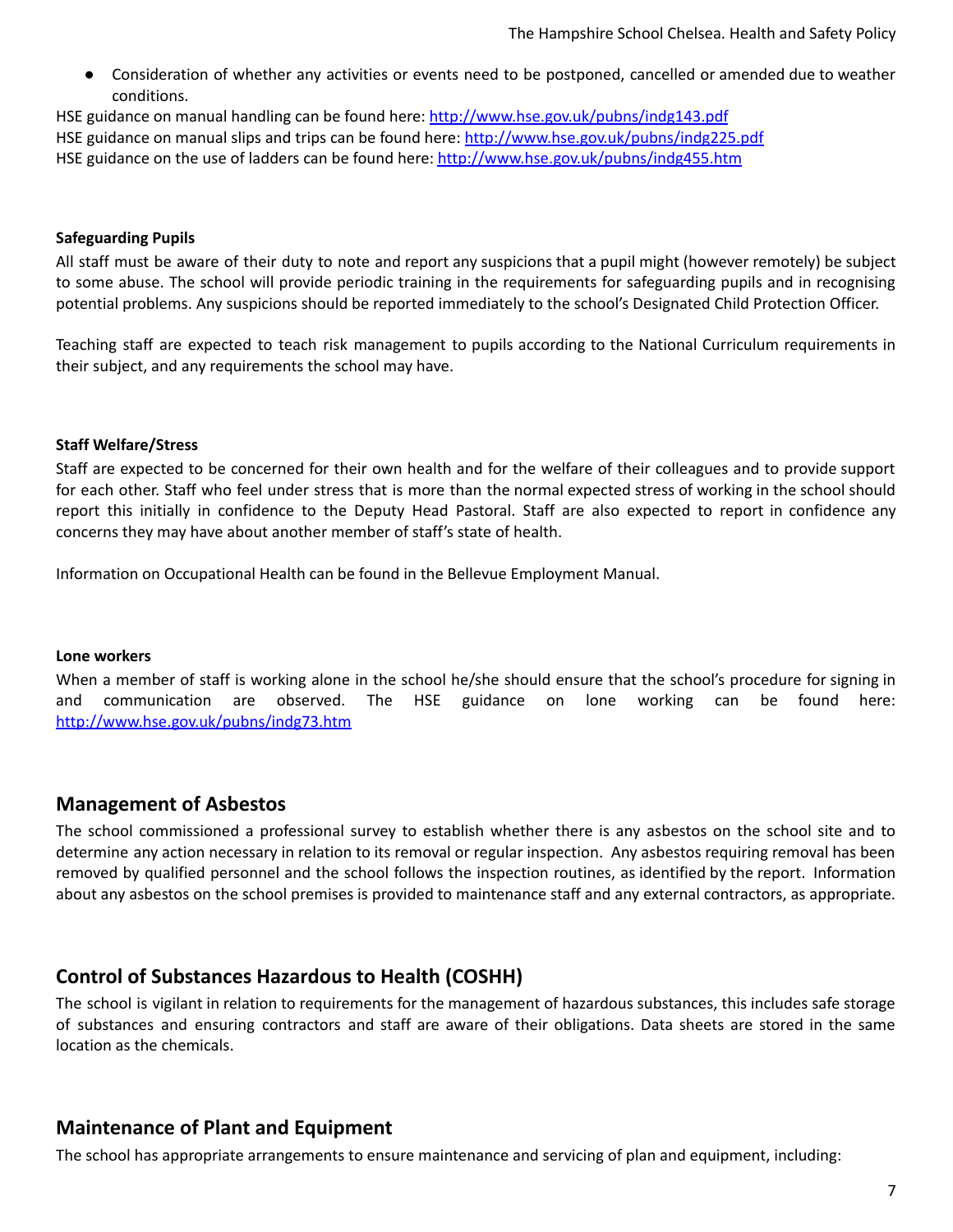- the maintenance of appropriate records. This includes periodic testing of electrical appliances (PAT testing). The school's electrical items and also any belonging to staff or pupils and used in school are subject to this testing regime. Further useful information on PAT testing can be found here: [https://surreyfire.co.uk/pat-testing-explained/.](https://surreyfire.co.uk/pat-testing-explained/) ensuring the Fixed Wire Test is carried out every 5 years and actions taken to address any issues

### <span id="page-7-0"></span>**Minibuses**

The school follows the DfE guidance "Driving School Minibuses: Advice for Schools and Local Authorities (2013)" in relation to the use of school minibuses and the selection and qualifications of those entitled to drive them.

The guidance can be found here: <https://www.gov.uk/government/publications/driving-school-minibuses-advice-for-schools-and-local-authorities>

### <span id="page-7-1"></span>**Display Screen Equipment (DSE)**

Incorrect use of DSE or poorly designed workstations or work environments can lead to pain in necks, shoulders, backs, arms, wrists and hands as well as fatigue and eye strain. The causes may not always be obvious. Health and Safety regulations relating to DSE apply to workers who use this equipment for an hour or more at a time. The school provides a work place assessment for staff to whom this applies and enables staff to undertake training and information as required. Particular care should be taken in respect of staff who are pregnant or have epilepsy.

Further guidance on working with display screen equipment can be found here: [http://www.hse.gov.uk/pubns/indg36.htm.](http://www.hse.gov.uk/pubns/indg36.htm)

<span id="page-7-2"></span>Guidance on undertaking a DSE assessment can be found here: <http://www.hse.gov.uk/msd/dse/assessment.htm>

### **Glazing**

In accordance with Health and Safety advice, the school undertakes and regularly reviews a glazing risk assessment. Action points arising from the risk assessment are undertaken with appropriate consideration.

### <span id="page-7-3"></span>**Records**

Appropriate records of risk management events and issues will be kept by the school office and will be periodically inspected by the school Health and Safety Co-ordinator (HSC), who will report on such matters at each Health and Safety Committee meeting.

<span id="page-7-4"></span>Details of the school's RIDDOR reporting process can be found in the First Aid Policy.

### **Accidents**

All accidents involving staff and pupils MUST be recorded. Staff who are unsure about the system must seek advice from the admin office (Registrar). The Lead First Aider, will monitor the accident book regularly, looking particularly for patterns and trends and will report on the school's accident record and other matters of first aid at each Health and Safety Committee meeting.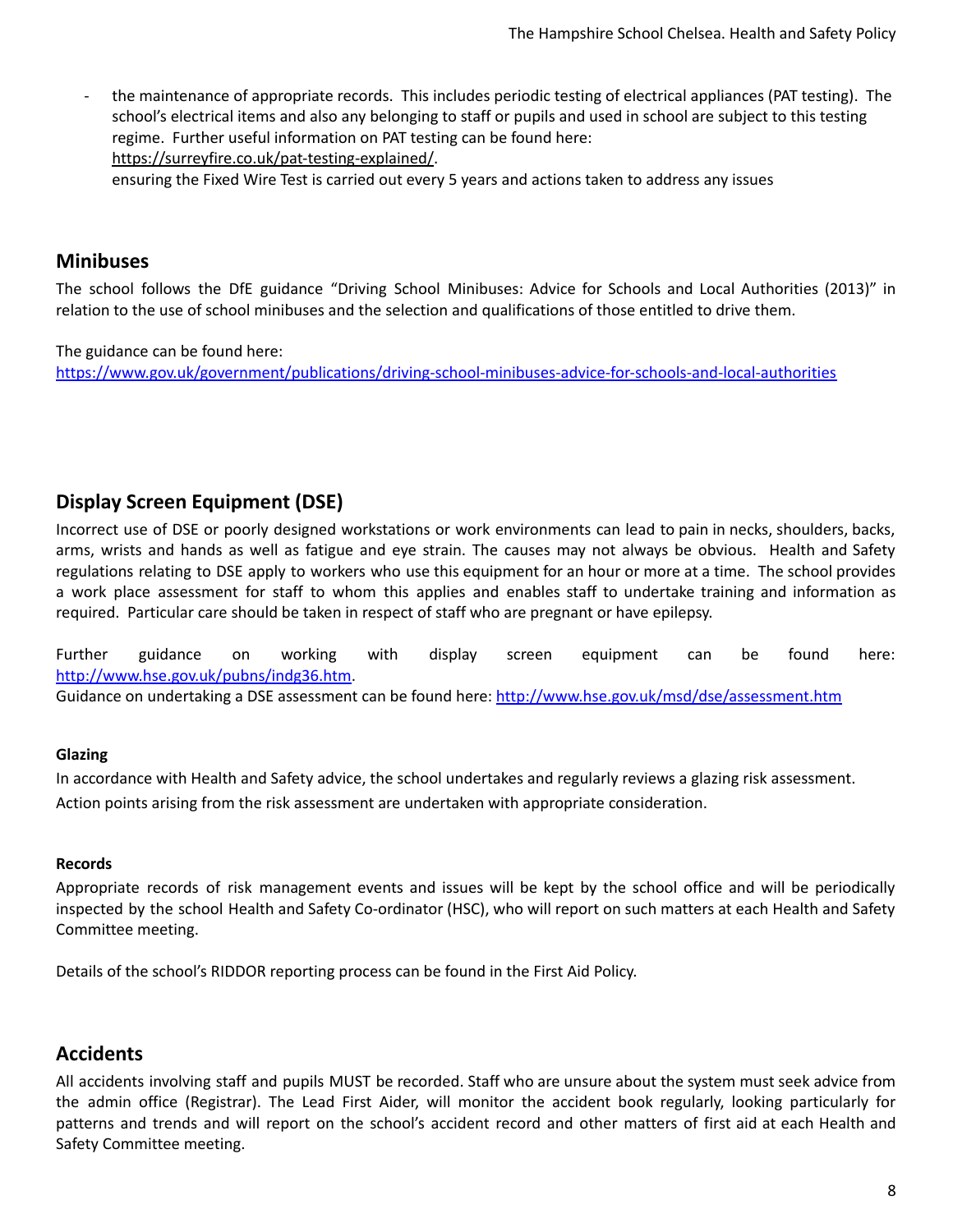### <span id="page-8-0"></span>**Pupil Behaviour**

Pupil misbehaviour is one of the greatest risks to health and safety in any school. All staff have a common law and contractual duty to maintain good behaviour of pupils and to safeguard their health and safety. Staff must know the school rules that are designed to ensure pupil safety and to participate in ensuring that the rules are obeyed.

### <span id="page-8-1"></span>**Status Review**

<span id="page-8-2"></span>The School will contribute to the school's annual health and safety status review. This will take place at the Spring Governance meeting.

### **Development Plan**

The development of health, safety and security within the school will be part of the School's Development Plan as appropriate.

### <span id="page-8-3"></span>**Responsibilities:**

### **Governance of Bellevue Education**

Overall responsibility for Health and Safety rests with Bellevue Education as proprietor. The proprietor's effective oversight of the school's Health and Safety is facilitated through regular routines and reporting mechanisms, which include:

- Regular visits to the school by members of the Bellevue Governance Committee and their strategies to maintain an up-to-date understanding of regulatory requirements
- An annual two-day in-school review of regulations and compliance by the safeguarding and compliance governor
- The governors' annual review of safeguarding
- The Head's termly reports to the Schools Director
- The schools' reporting to and access to information through the termly Governance meetings and the group's Heads' Management meetings
- On-going access via email and telephone to the safeguarding and compliance governor, for consultation on regulatory and health and safety matters
- Governance oversight of the school's Self Evaluation documentation and School Improvement Plan

### **The Head in conjunction with other staff members**

- Is responsible with the Health and Safety Co-ordinator for the implementation and operation of the policy as it affects their areas of responsibility;
- will familiarise herself with the school's Health and Safety Policy and all regulations and codes of practice relevant to the work in their areas of responsibilities;
- will set up and implement safe methods of work;
- will apply effectively all relevant health and safety regulations, rules procedures and codes of practice;
- will instruct all staff, pupils and others under her jurisdiction in safe working practices;
- will carry out regular safety inspections of their areas and keep records of those inspections;
- will ensure that risk assessments are carried out on any relevant risk and effective measures are taken to control those risks;
- will ensure that all plant machinery and equipment is adequately guarded, is in good and safe working order, and that all reasonably practicable steps are taken to prevent unauthorised or improper use;
- will make available appropriate protective clothing and equipment, first aid and fire appliances;
- will ensure that toxic hazardous and highly flammable substances are correctly used stored and labelled;
- will provide appropriate health and safety information to relevant persons; and
- will report any health and safety concerns to the Health and Safety Coordinator and Health and Safety Committee.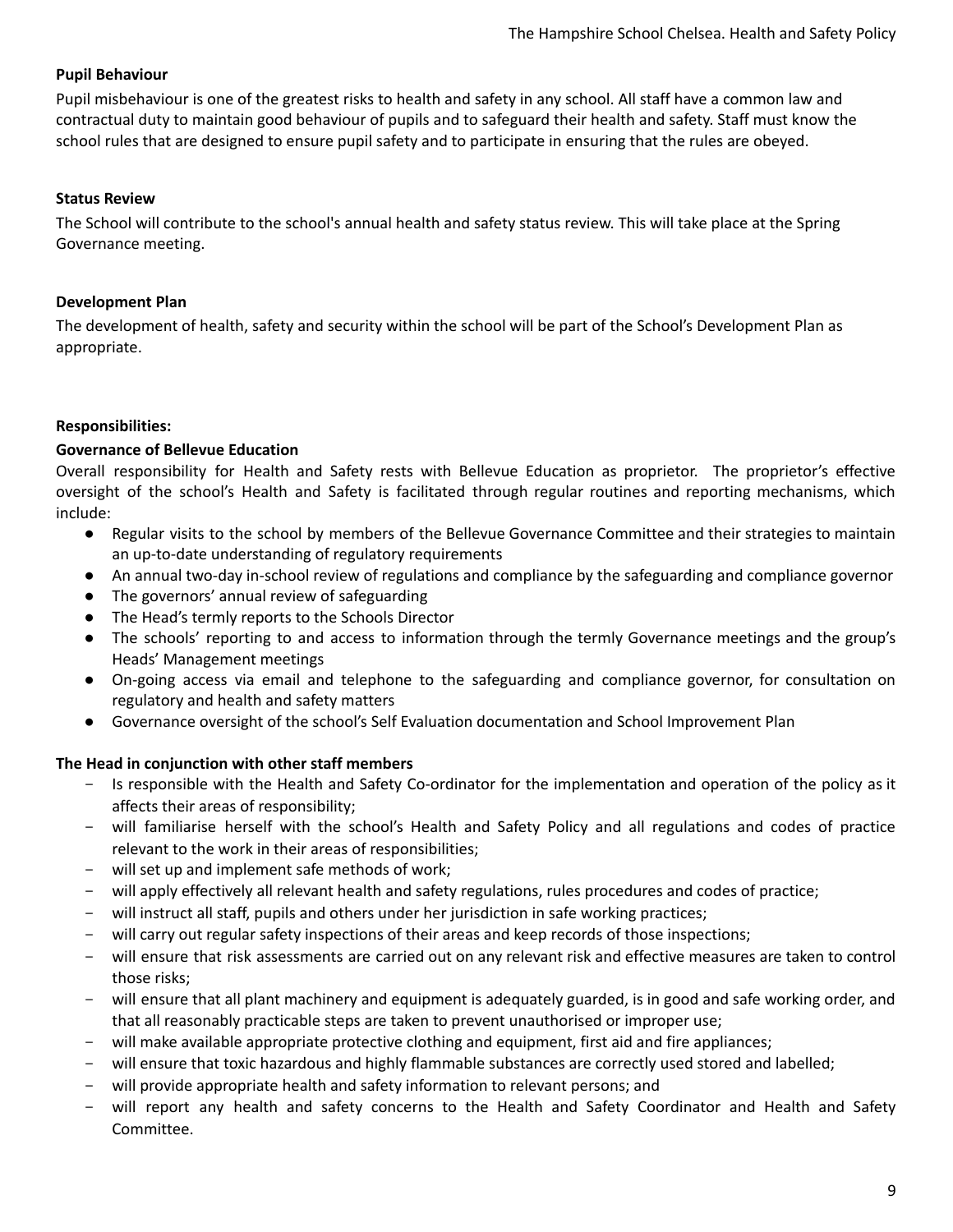### **All Members of staff will:**

- be responsible to the Head for the implementation and operation of the policy as it affects their areas of responsibility;
- familiarise themselves with the school's Health and Safety Policy and all regulations and codes of practice relevant to the work in their areas of responsibility;
- assist the Head in ensuring that the school environment and practices are as safe as is reasonably practicable;
- set up and implement safe methods of work;
- apply effectively all relevant health and safety regulations, rules, procedures and codes of practice;
- instruct all staff, pupils and others under their jurisdiction in safe working practices (including fire safety);
- carry out regular safety inspections of their areas and keep records of those inspections;
- ensure that risk assessments are carried out on any relevant risk and effective measures are taken to control those risks;
- ensure that all plant machinery and equipment is adequately guarded, is in good and safe working order, and that all reasonably practicable steps are taken to prevent unauthorised or improper use;
- use appropriate protective clothing and equipment, first aid and fire appliances;
- ensure that toxic, hazardous and highly flammable substances are correctly used stored and labelled;
- provide appropriate health and safety information to relevant persons;
- keep up-to-date with developments in their particular field of work; and report any health and safety concerns to the Health and Safety Committee via the Health and Safety Co-ordinator.

### <span id="page-9-0"></span>**Equal Opportunities**

<span id="page-9-1"></span>In implementing this policy all staff must ensure that the school's policy on non-discrimination and equal opportunities is taken into account. For further information, please refer to separate Equal Opportunities policy.

#### **Monitoring and Review**

<span id="page-9-2"></span>The Head will monitor the progress of the policy. The HSC will liaise with the Head and report to the Health and Safety Committee to ensure that it remains in line with school policies.

#### **Policy for management, including identification, of visitors into the school site**

#### **Reference should also be made to the Bellevue Guidance on contractors working in schools.**

#### **Aim**

To ensure the safety of pupils, staff and other adults and young people on the premises.

The standard procedure is for all visitors to enter by the main entrance and to enter their details (name, time of arrival and purpose of visit) in the visitors' book located at the admin office. The school secretary, as admitting adult, will take responsibility for the visitor when she is on duty. At other times the Head (or delegated to Deputies in her absence) is primarily responsible as 'admitting adult'. The Head will designate a member of staff to act as admitting adult at times when she knows that the school office staff are unavailable. At no time will pupils be given responsibility for admitting visitors, although they may assist a member of staff in doing so.

Any member of staff admitting a visitor through any other door is personally responsible for ensuring that the visitor's details are recorded in the visitors' book.

Particular attention must be paid to this rule if the visitor is not personally known to the member of staff. Staff may enter details for a visitor if they know the visitor.

Unless the admitting adult recognises the visitor and knows his/her business at the school, he or she will establish: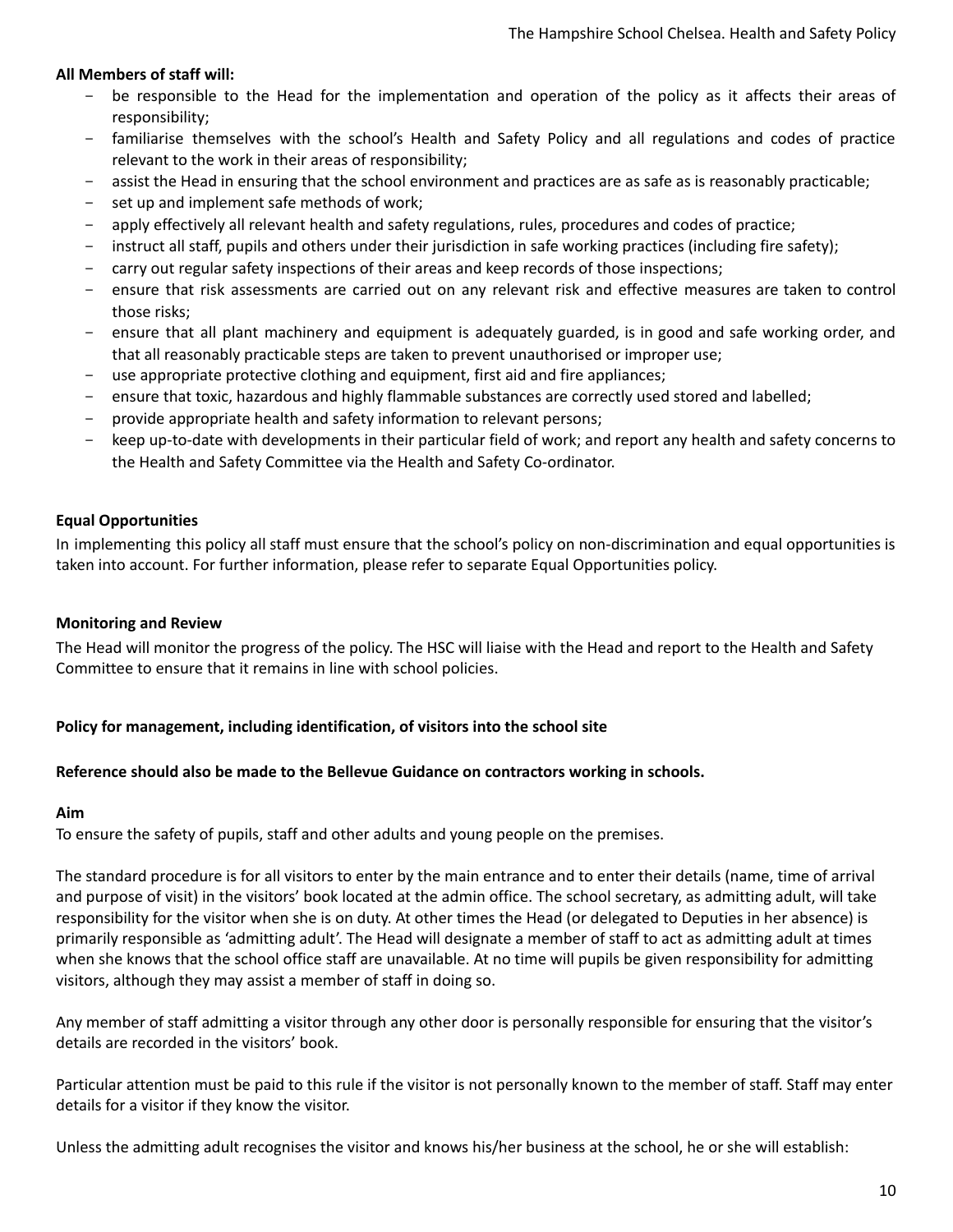i. The identity of the visitor (if appropriate by asking for an identification document);

- if the visitor is working on site they should provide evidence of address and official photographic identity (passport, driving licence, work issue card) on or before their first day of work
- if the visitor is a volunteer previously unknown to the school, who will have supervised access to the children they should provide an acceptable form of identification

ii. The purpose of the visit before admitting the visitor to the school and will ensure that the visitor enters adequate visitor details in the visitors' book and take that visitor to the person they are visiting.

If in any doubt about the visitor, he or she must ask the visitor to wait outside the front door, ensuring it is secured and inform the office, one of the Deputy Heads or Head, immediately.

Office staff will check the visitors' book during the lunch break and at the end of the school day to establish that all visitors entered in the book have a time of departure against their name, or (if not) that they have not yet left the school. Staff will note in the book details of any visitor where no time of departure has been recorded or for whom no details have previously been entered.

In the event of an emergency evacuation of the premises, a member of the office staff will take the visitors' book to the assembly point in order to conduct a roll call of visitors still on site.

It is the duty of any member of staff to report to the Head the presence in the school building or grounds of any person of whom they are suspicious, giving the best description which they can of any such person. The Head will keep a written record of such reports and details and will decide on appropriate action (which may include reporting to all other schools, the LEA, the police and alerting all staff).

The Head is responsible for ensuring that the procedures in this policy are followed by all staff. On behalf of the proprietor, the Education Director will monitor the carrying out of this policy at least once a year.

### <span id="page-10-0"></span>**Security and Entering the School during School Hours.**

Any person arriving at the school for entry will be either;

- i) let in by the Receptionist having been appropriately identified or
- ii) admitted by a member of staff who will identify the person and escort them to the Head.

Covid-19 safety protocols may apply and will be made known to all visitors during the period of adjustment. All visitors sign in using the electronic system which takes a photograph and records the date, name, time in and out and reason for visit. Visitors are required to wear a badge or lanyard to confirm their identity and that they have authorisation to be on the premises. The school uses a system of colour-coded lanyards to indicate the extent to which a visitor needs to be supervised. This coding is explained to staff and pupils, who also have instructions on how to respond should an unauthorised or unsupervised person be identified on site.

The school will ensure that, in so far as is possible, the security of the grounds and premises is maintained. In addition to the procedures for the admission and supervision of visitors, already noted, this includes;

- ensuring that the school's perimeter provides appropriate measures to limit unlawful entry and pupil egress
- ensuring that gates, doors and other points of entry and exit are locked and/or monitored as appropriate
- having sufficient members of staff on duty at times of pupils' arrival and departure
- ensuring appropriate external lighting for safe entry and exit in hours of darkness
- changing door codes at regular intervals or when a code is known or suspected to be known by an unauthorised person.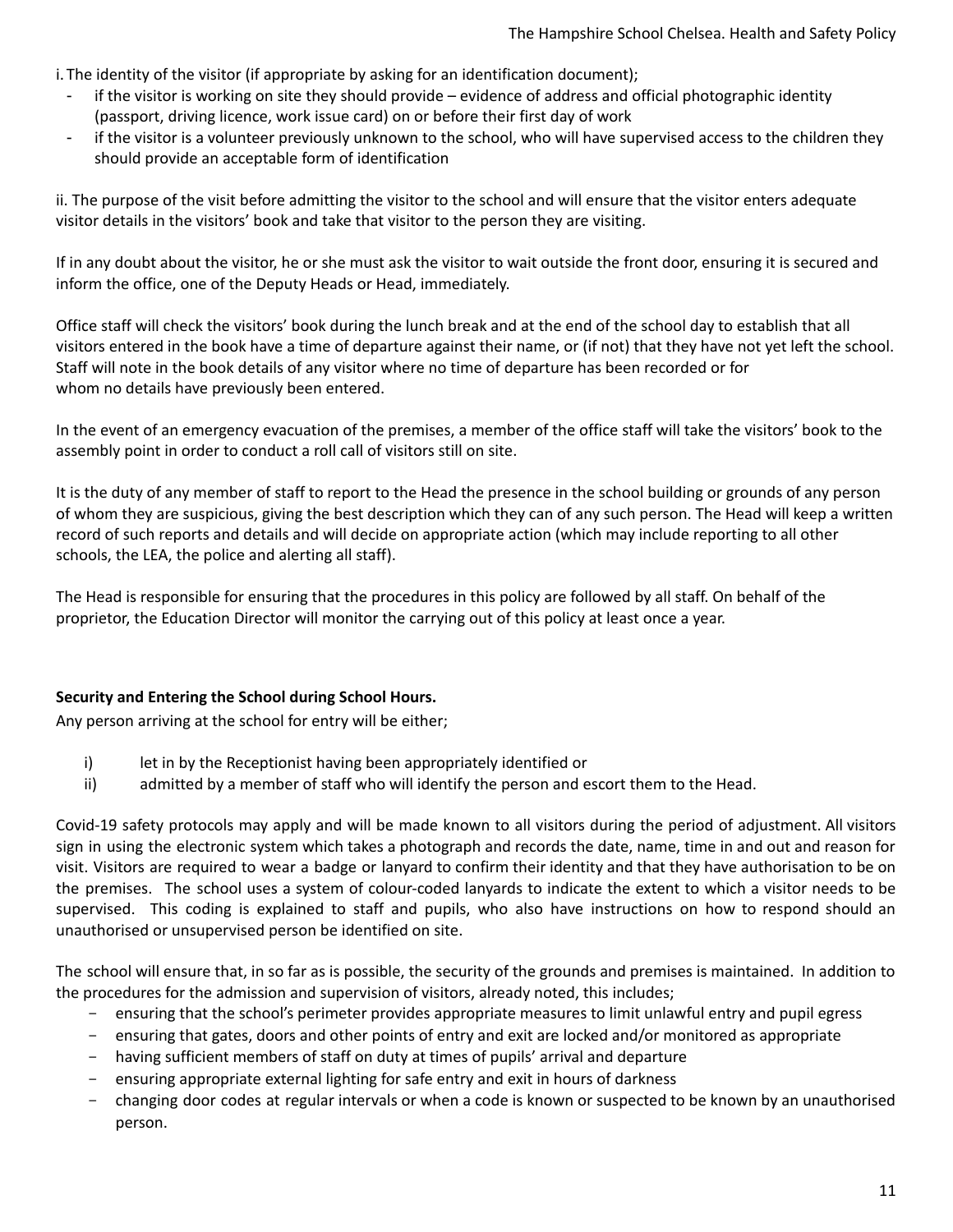The DfE produced draft guidance for schools on security in November 2018. This provides useful information and links for further advice and support.

<span id="page-11-0"></span>The DfE in N. Ireland produces a useful security survey and risk assessment for schools: <https://www.education-ni.gov.uk/sites/default/files/publications/de/security-risk-assessment.pdf>

### **Exceptional Procedures**

Any suspicious person will be asked to wait outside whilst a second member of staff is called. Should an adult try to force entry into the school the following guidelines should be followed:

- If practical, the door should be closed upon any such person trying to enter.
- Help or assistance should be called for while any children are loudly instructed to go to their classroom or assembly point and to tell other members of staff that 'a stranger has entered the building'.
- Any member of staff not involved in supervising pupils should go to provide assistance.
- Supervising staff of younger classes in proximity to point of entry of the unauthorised person should, if possible and thought necessary, take the children quietly away to a more remote location.

The DfE has produced useful guidance on controlling access to school premises (November 2018), which can be consulted here: the consulted here: the consulted here:  $h$  and  $h$  and  $h$  and  $h$  and  $h$  and  $h$  and  $h$  and  $h$  and  $h$  and  $h$  and  $h$  and  $h$  and  $h$  and  $h$  and  $h$  and  $h$  and  $h$  and  $h$  and  $h$  and  $h$  and  $h$  an

[https://www.gov.uk/government/publications/controlling-access-to-school-premises/controlling-access-to-school-premi](https://www.gov.uk/government/publications/controlling-access-to-school-premises/controlling-access-to-school-premises) [ses](https://www.gov.uk/government/publications/controlling-access-to-school-premises/controlling-access-to-school-premises)

### <span id="page-11-1"></span>**Violence to Staff**

Occurrences of violence towards staff are, thankfully, very rare. However, there may be occasions when a member of staff has to deal with verbal or physical aggression from a parent, visitor, or even a pupil or a fellow member of staff. Staff are familiar with the school's policy on physical intervention and physical contact, found in the safeguarding policy, and will follow this in the event of any aggression directed towards them a pupil.

Where potential aggression, from and adult or a pupil, may be predicted, staff are instructed to ensure that a member of the school's leadership team attends any planned meeting. Staff also receive guidance on how to manage and diffuse a situation in which verbal or physical aggression occurs, which had not been predicted.